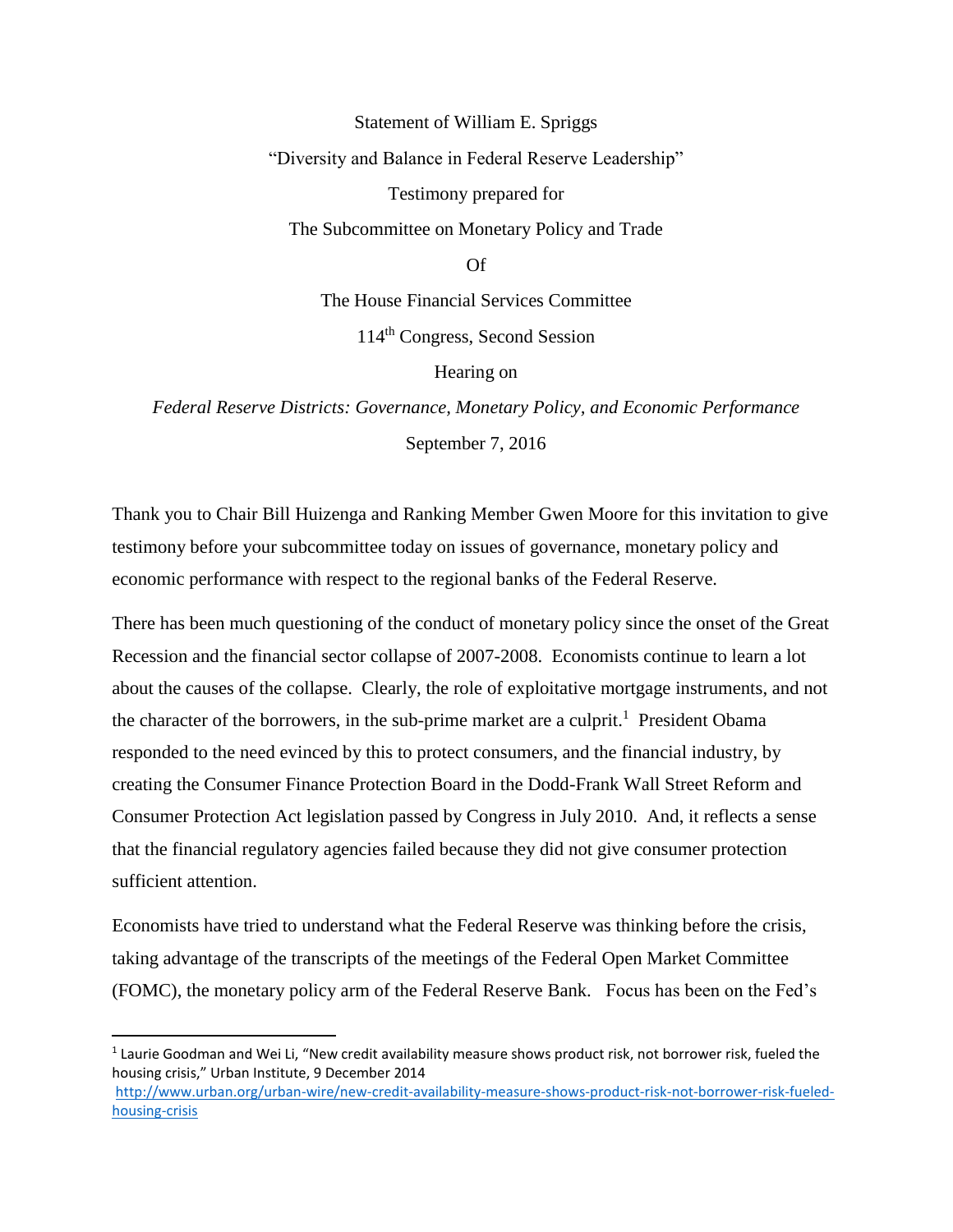recognition of the potential of the risks from a housing bubble.<sup>2</sup> Though equally disturbing was inattention to the potential harm to consumers. And, there has been focus on governance structure and concerns of regulatory capture, perhaps as benign as the use of common models producing "group think."<sup>3</sup>

In my testimony, I will focus on the governance structure as it relates to economic performance measures. Let me first say that currently the Federal Reserve's policies have been key in pulling the economy out of the worse downturn since the Great Depression, and a strong reason the United States is outperforming the rest of the advanced economies recovering from the Great Recession. But, the current structure does not guarantee this outcome. Sustaining the recovery without the typical accompaniment of fiscal policy is unchartered. So far, Chair Janet Yellen's leadership has navigated this very well.

When the Federal Reserve system was created, interstate banking laws limited the reach of New York and Wall Street. Banks in the region still sometimes competed with state chartered banks. In Illinois, and some other states, there were even limits on branch banking. This tied the fortunes of banks in the various regions to the economies of their region. So, it might be argued that they could be sensitive to monetary policy that had different impacts on the industries in their region than on Wall Street banks. Today's banking industry is very different. The level of concentration and the strength of a few national banks is much greater than in 1913. There is some evidence that Federal Reserve Regional Bank Presidents, are nonetheless, influenced by the unique unemployment rate experienced in their regions when they are members of the  $FOMC<sup>4</sup>$ 

There is a clear sense that the current governance structure, giving ownership of the regional banks to the banks within their jurisdiction reflects certain notions of interest capture. Most notably, regional bank presidents greatly reflect the gender and racial makeup of executives in

 $\overline{\phantom{a}}$ 

<sup>&</sup>lt;sup>2</sup> Stephen Golub, Ayse Kaya and Michael Reay, "What were they thinking? The Federal Reserve in the run-up to the 2008 financial crisis," *Review of International Political Economy*, 22, Issue 4 (2015): 657-692.

<sup>&</sup>lt;sup>3</sup> Lawrence G. Baxter, " 'Capture' in Financial Regulation: Can We Channel it Toward the Common Good?," Cornell Journal of Law and Public Policy, 21 (2011): 175-200.

<sup>4</sup> Ellen Meade and D. Nathan Sheets, "Regional Influences on FOMC Voting Patterns," *Journal of Money, Credit and Banking,* 37, No. 4 (2005): 661-677 while a different view is shown in Alexander Jung and Sophia Latsos, "Do Federal Reserve Bank Presidents Have a Regional Bias," European Central Bank, Working Paper Series, No. 1731 (September, 2014)

<https://www.ecb.europa.eu/pub/pdf/scpwps/ecbwp1731.pdf?6d19a02639b7e87fbb67ba31b62f91e5>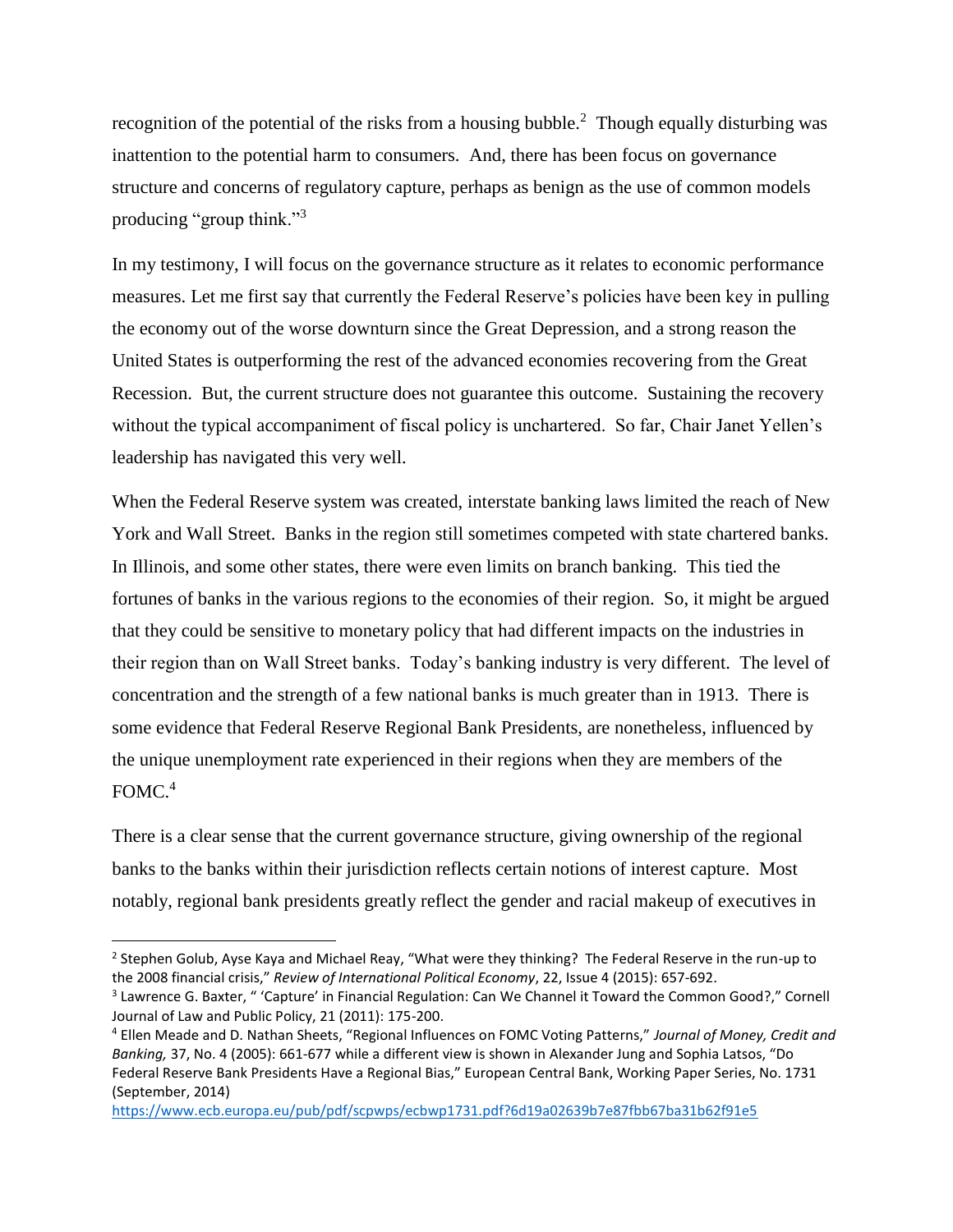the banking industry. In its history, no regional bank president has been either a Latino or an African American. A recent review of the board members for the regional banks, who in turn recruit and nominate the regional bank presidents, showed that 83 percent were white and almost 75 percent were male. Again, a mirror of the executives in the banking industry. Only three of the board members represent labor organizations.<sup>5</sup>

At least one reserve bank president felt the absence of diversity when reflecting that the severity of the downturn's effect on unemployment in the African American community did not get mentioned in the 2010 FOMC transcripts; a year when the African American unemployment rate never fell below 15.2%.<sup>6</sup> An odd oversight given the way in which subprime mortgage lenders targeted the African American community, and hence the collapse of home values, consumption and local government revenues would be correlated; giving insight where signs of deepening problems or signs of recovery might appear.

The other potential capture is that regional bank presidents and members of the Federal Reserve Board of Governors are overwhelmingly either academic economists or worked for Goldman Sachs. Economists in the academy are among the least racially or gender diverse of social scientists.<sup>7</sup> And, only a small handful of schools produce the economists leading the Fed. $8$  This can allow for people who look like and communicate in a common language with the banking community. It does not mean capture, in thinking the same thing, but capture in agreeing on models, evidence and frameworks.

However, the process can, on occasion, produce regional bank presidents who are very responsive to meeting with the public. President Esther George, for instance, reaches out to meet with a diverse set of constituents including those most effected by high rates of unemployment. She has also opened up her annual research symposium to allow direct dialogue with those

 $\overline{a}$ 

<https://sites.google.com/site/kocherlakota009/home/policy/thoughts-on-policy/1-18-16>

<sup>7</sup> Amanda Bayer and Cecilia Rouse, "Diversity in the Economics Profession: A New Attack on an Old Problem," Princeton University Industrial Relations Section, Working Paper #597 (July 2016 fe <http://dataspace.princeton.edu/jspui/handle/88435/dsp01bc386m66h> and Gregory Price, "The Problem of the 21st Century: Economics Faculty and the color line," *The Journal of Socio-Economics,* 38, No. 2 (2009): 331-343.

<sup>5</sup> Connie Raza, " 'To Represent the Public': The Federal Reserve's Continued Failure to Represent the American People," The Center for Popular Democracy (February 2016) <https://populardemocracy.org/sites/default/files/Fed%20Up.pdf>

<sup>6</sup> Narayana Kocherlakota, "MLK Day Reflections on the FOMC"

<sup>8</sup> Mark Calabria, "Yes, The Federal Reserve has a Diversity Problem," June 23, 2016 [http://www.alt](http://www.alt-m.org/2016/06/23/yes-the-federal-reserve-has-a-diversity-problem/)[m.org/2016/06/23/yes-the-federal-reserve-has-a-diversity-problem/](http://www.alt-m.org/2016/06/23/yes-the-federal-reserve-has-a-diversity-problem/)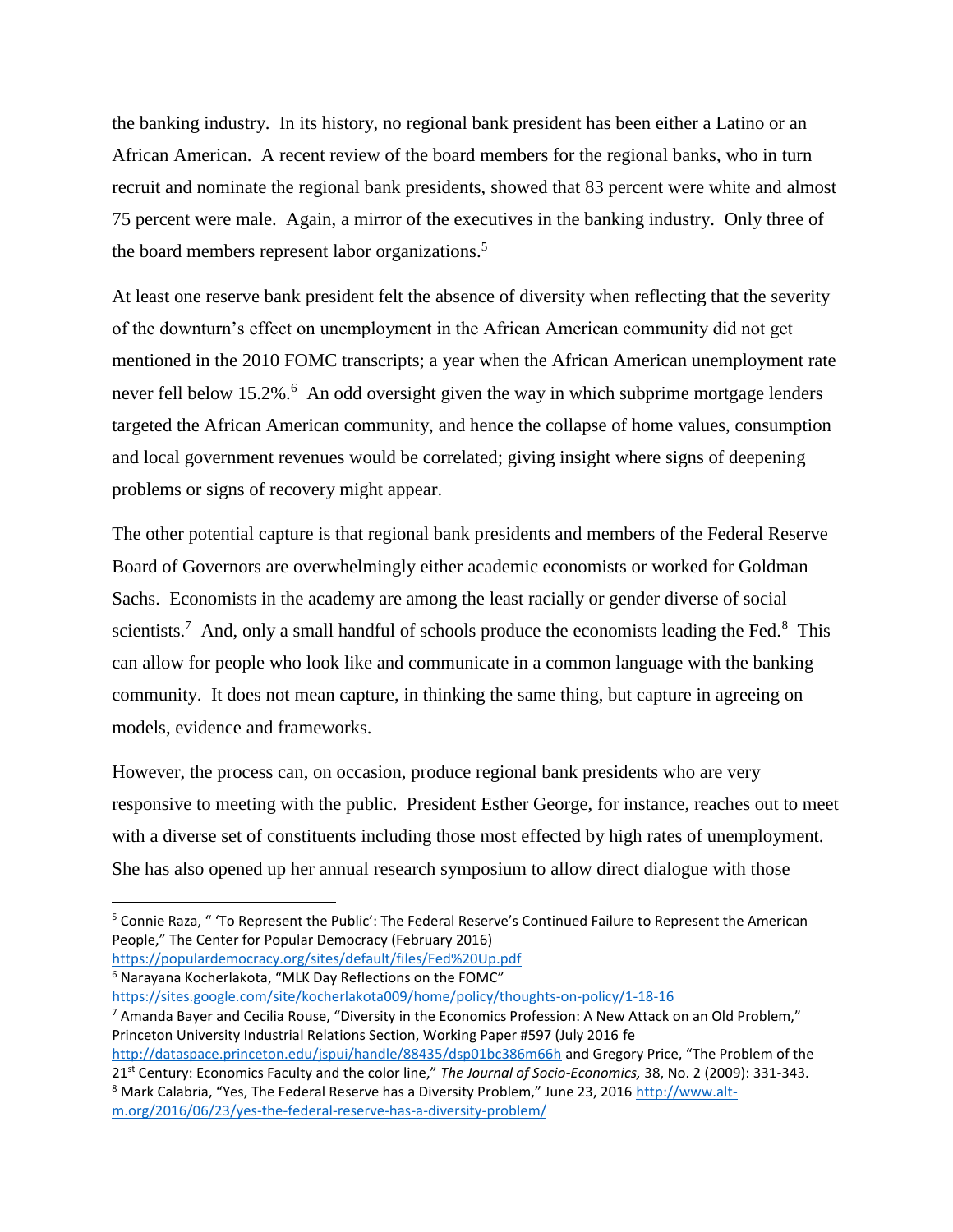communities who have not fully recovered. Similarly, some of her fellow presidents, like President Jeff Lacker have followed suit to go outside the walls of the bank to meet directly with labor leaders in their region. But, regrettably, while some regional bank presidents have followed this lead, others have not. And, so while the system can produce presidents who seek dialogue with the public, it must be said that this level of outreach is new and it is not guaranteed. So, it is still too possible for regional presidents to be insular; moving in a closed circle.

Economists believe that the pre-amble to the Humphrey-Hawkins Full Employment Act, which reads:

"To translate into practical reality the right of all Americans who are able, willing, and seeking to work to full opportunity for useful paid employment at fair rates of compensation; to assert the responsibility of the Federal Government to use all practicable programs and policies to promote full employment, production, and real income, balanced growth, adequate productivity growth, proper attention to national priorities, and reasonable price stability;"

is a dual mandate that means the Federal Reserve should equally pursue full employment and maintain price stability. That is not what Congressman Hawkins believes was the intent. When he proposed the Act in 1977, the African American unemployment rate averaged 14.0% and reducing that was his focus.

A few years later, Paul Volcker as chair of the Federal Reserve Board of Governors took the maintenance of price stability as a mandate to engineer a massive and deliberate recession to lower inflationary expectations; unemployment spiked to levels not seen since the Great Depression, and for the entire 1980s, the African American unemployment rate would not fall below 11.0%. Economists call the subsequent period after economic recovery began in 1984 as the Great Moderation. It corresponds to a period that would be advantageous to Wall Street and reinforce the theories of some economists on the role of monetary policy.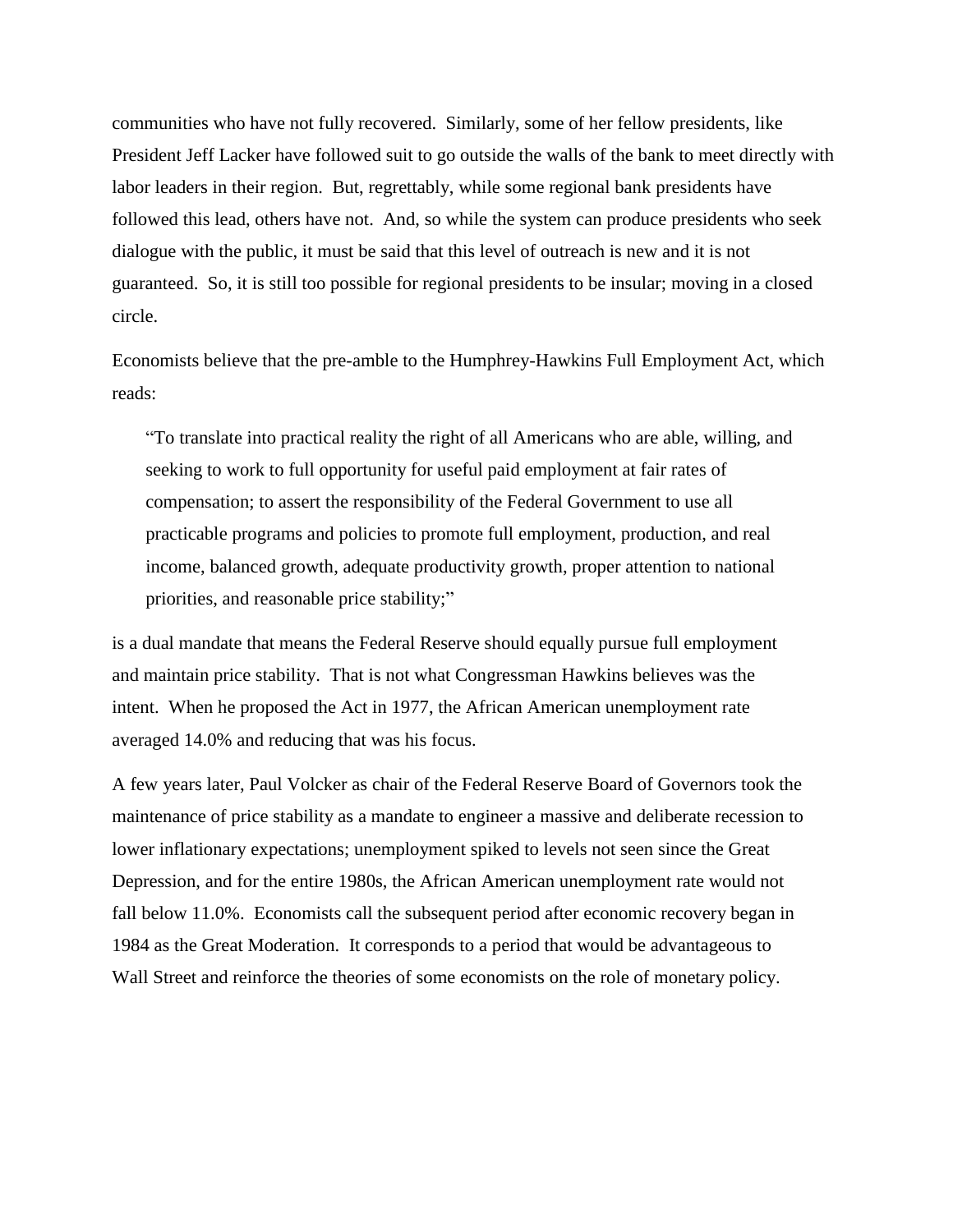Since 1984, inflation has averaged  $2.7\%$ <sup>9</sup>, and the variance in price movements was greatly reduced compared to before 1978. From 1948 to 1978, inflation averaged 3.6%, but with much wilder fluctuations.

In practical terms, from 1948 to 1978, when the Fed and fiscal policy makers were more sensitive to unemployment, the average monthly unemployment rate was 5.1%. During the Great Moderation it has averaged 6.1%. To understand the difference, since 1984, American workers have only spent 25% of the time with the monthly unemployment rate below the 5.1% average level of the pre-1978 era; this is despite a significant increase in educational attainment by all Americans, and a huge decrease in the variation in educational attainment.

It would be more accurate to say that the Fed pursues price stability, and tries to maximize employment consistent with that goal. That is not the same thing as pursuing full employment as the right of all Americans while maintaining reasonable price stability.

The Fed has one main policy tool, the ability to push short term interest rates up, or down. But, one tool with two policy objectives means the two goals must be weighted, since they potentially conflict. In 2007 and 2008, when the Fed was faced with a potentially destabilizing housing bubble, a third legislated mandate, the prudent management of the financial sector, added a third and very conflicting additional policy objective.

Getting the unemployment rate below 5.0% is critical to producing a labor market where workers can sustain wage gains, and labor market dynamics can let more productive workers quit lower paying jobs and move to more productive employment. This was one of the elements that helped hourly compensation for workers to increase along with productivity before 1974. For labor economists, that is a marker of the allocative efficiency of free labor market, and so is an indicator of full employment. However, since that period, a wedge has grown between compensation and productivity. And, the healthy churning of the labor market, with workers shifting to higher productive firms has been diminishing.<sup>10</sup>

<sup>9</sup> Monthly CPI seasonally adjusted percent change from previous 12 months. The standard deviation was 3.12 from 1948 to 1978, and from January 1984 to August 2016 it is 1.35.

<sup>&</sup>lt;sup>10</sup> Steven Davis and John Haltiwanger, "Labor Market Fluidity and Economic Performance," National Bureau of Economic Research, NBER Working Paper No. 20479 (September 2014)<http://www.nber.org/papers/w20479>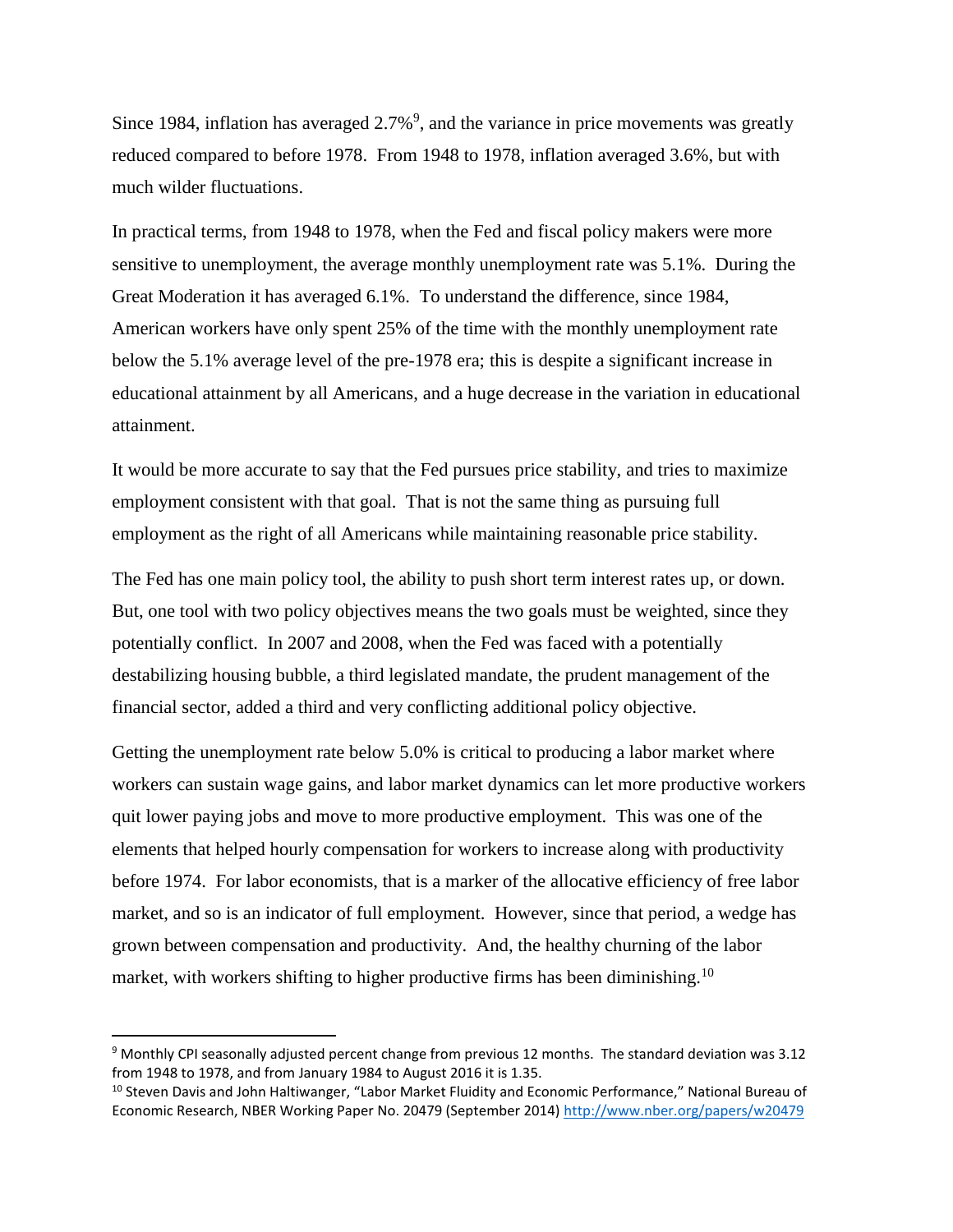Because of overt labor market discrimination prior to the passage of the Civil Rights Act in 1964, the forces of competition from full employment were greatly limited in lowering discrimination in the labor market. But, research has found that particularly for young workers who benefited from lower discriminatory barriers, between 1964 and 1980, there was convergence in labor market experiences for young African American and white men. The convergence was most marked for college graduates, where wage gaps were almost non-existent. But, beginning in the 1980s, and the prolonged period of extreme unemployment rates for African Americans in an economy with high unemployment, gaps in labor market outcomes grew; most noticeably for college educated workers who had such small gaps at the beginning of the decade.<sup>11</sup> When unemployment was allowed to fall near 4% in the late 1990s, research showed this helped start a reversal and gaps between young African American and white men started to shrink.<sup>12</sup>

Currently, the unemployment experience for better-educated African Americans is worse than the unemployment rates for less educated whites. This is true, even when controlling for cognitive test score differences.<sup>13</sup> But, as the labor market tightens, there are fewer unemployed compared to the number of job openings, and those unemployment disparities grow smaller. And in fact, the work of competitive forces to lower discrimination is an explicit finding in the Humphrey-Hawkins Full Employment Act (Section 2 (b)(4)).

So, at full employment we would expect strong wage growth and lower levels of discrimination, consistent again with what labor economists would believe to be the allocative efficiencies of a free labor market. But, this definition of full employment, and the one of every able-bodied person finding a job at decent pay as described in the Humphrey-Hawkins Act are not the operating definition used by the Fed.

Again, with few tools but many goals, giving the proper weight to price stability and to unemployment means that policy makers must assign weights to the value of each goal.

<sup>&</sup>lt;sup>11</sup> John Bound and Richard Freeman, "What Went Wrong? The Erosion of Relative Earnings and EmploymeTatnt Among Young Black Men in the 1980s," *The Quarterly Journal of Economics*, 107, No. 1 (1992): 201-232 <sup>12</sup> Richard Freeman and William Rodgers, III, "Area Economic Conditions and the Labor Market Outcomes of Young Men in the 1990s Expansion," National Bureau of Economic Research, NBER Working Paper No. 7073 (April 1999) <http://www.nber.org/papers/w7073>

<sup>13</sup> Donna Rothstein, "An analysis of long-term unemployment," *Monthly Labor Review*, July 2016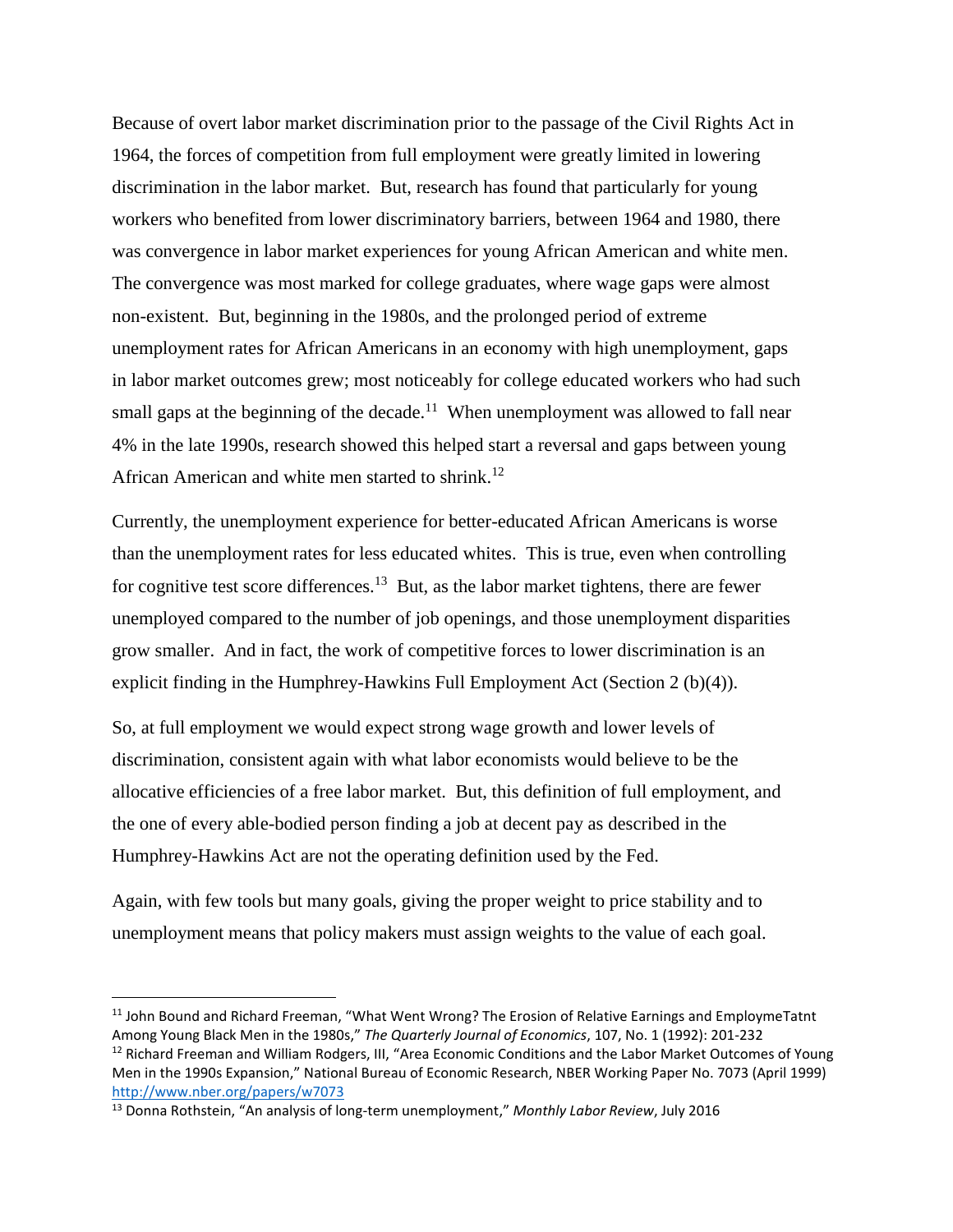That is why diversity in who serves on the FOMC is so important. Regional diversity is not sufficient to represent the different interests of the public in how the economy functions. Many institutional factors and history intervene such that the economy does not impact everyone the same. And, having different voices at the table is key in making policies that generally benefit the public.

So far, the Fed's structure has failed to provide that diversity. If the Fed had noticed in the latter half of 2007 that Latino and African American unemployment rates were rising, it might have understood a significant problem was on the horizon. Because the mortgage industry had targeted those communities with pernicious loan instruments with massive prepayment penalties, then the rise in unemployment would have been a warning that a large round of foreclosures was about to take place.

A similar challenge is present today. If the Latino or African American unemployment rates start to rise, the current pattern of sub-prime auto loans that have been targeted at those communities could mean that a rash of auto repossessions will occur, dumping a large number of automobiles on a market where auto sales have peaked. While that is unlikely to bring on the financial collapse of 2007, it could lead to a downturn in one of the shining sectors of this recovery.

As long as banks are owners of the regional bank system, and have an inordinate vote in selecting the board, it is hard to see how the regional bank system is likely to provide the diversity in leadership needed to have a wide range of interests at the table when the FOMC meets. And, again, this is not just bad for one community. The failure of the Fed in understanding the coming crisis of 2007 hurt the entire economy. Even regional bank presidents from areas where the sub-prime foreclosure crisis was most severe failed to see the sub-prime market problem as an issue—not to the complex financial relationships that ruined the economy, but to the real economy phenomena that has devastated the finances of local governments and wiped out the wealth holdings of a generation of African American households.

In fairness, the Fed was not alone. The global financial system collapsed. And, in other countries central bankers are selected and governed differently; some with a single mandate of price stability, others with no presence of banking industry on their boards. Generally, it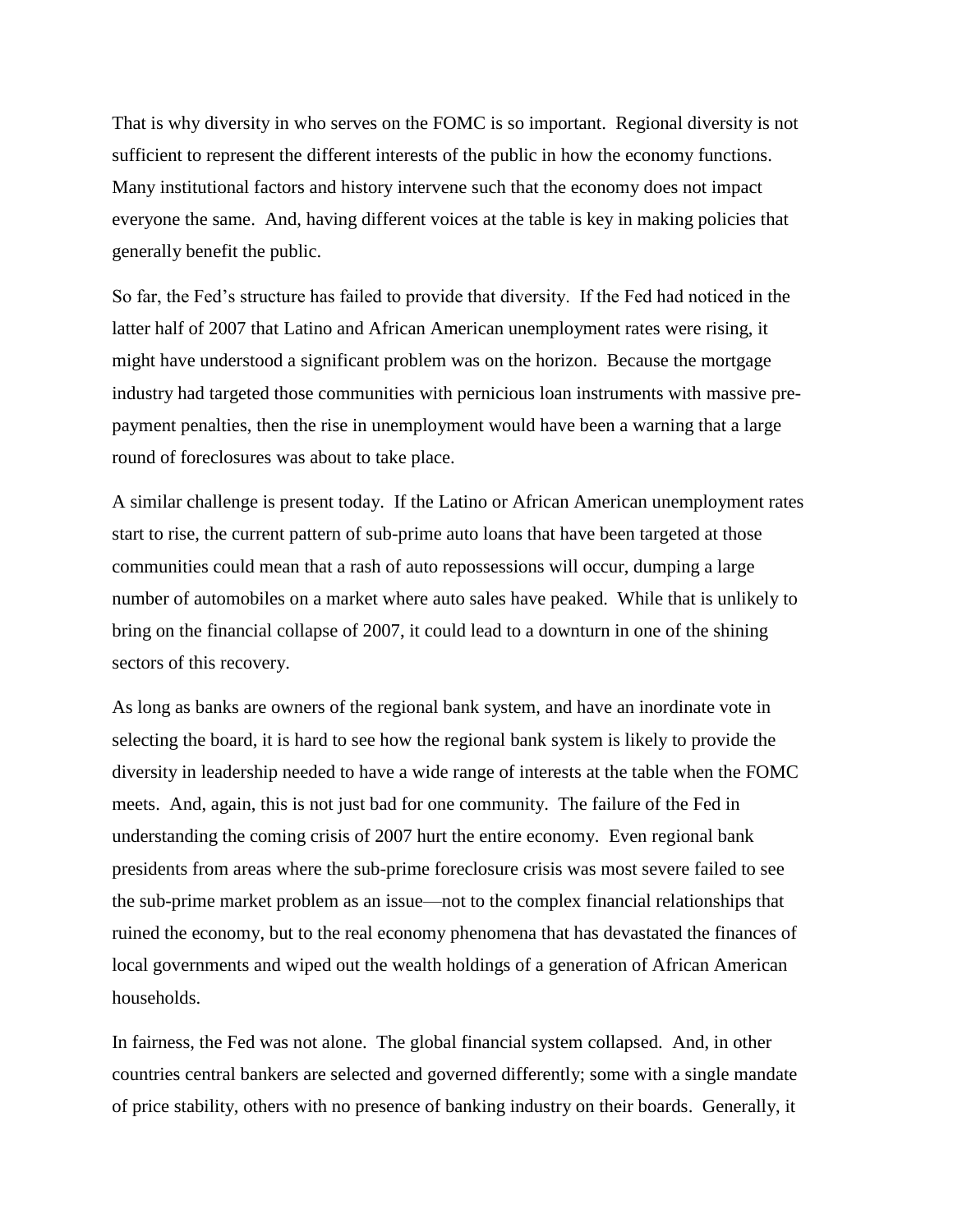is agreed, the central bank of the United States did a far superior job of reacting to the crisis than did the European Central Bank or many other industrialized nations' systems. And, it is generally agreed that the sizable fiscal stimulus under President Obama in 2009 led to the current strength of the United States compared to the slower growth of the rest of the advanced economies.

The current consensus among economists, is that there is still a need for fiscal stimulus in the advanced economies. The International Monetary Fund, in making its recommendations for a healthier American economy, lists the need for increased investment in public infrastructure.<sup>14</sup> Similarly, the Organization for Economic Cooperation and Development has noted that the advanced economies are stuck in a low growth equilibrium because of a failure to use low interest rates and current fiscal space to push their economies out of this trap. Failing to make the investments, in fact, will lead to higher debt-to-GDP ratios, because GDP growth is being retarded by austerity policies.<sup>15</sup> Economists, from Nobel Laureates Christopher Sims, who addressed the Kansas City Federal Reserve Banks research symposium this past August, to Paul Krugman and Joseph Stiglitz all concur that what is needed at this point is a debt-financed fiscal policy to restore inflation to its target level and get employment levels to a normal level.

In fact, the fiscal response to this downturn is unique. In the 1980s and again at the start of this century, under President Reagan and President George W. Bush, Congress passed significant fiscal expansion that greatly increased the deficit to help push the economy out of recession. In doing that, Congress and the President were holding up their end of the requirements of the Humphrey-Hawkins Full Employment Act. The Act has clear requirements for fiscal authorities to report on what specific steps they plan to ensure full employment.

<sup>14</sup> International Monetary Fund, *2016 Article IV Consultation with the United States of America: Concluding Statement of the IMF Mission* (June 22, 2016)

<https://www.imf.org/en/News/Articles/2015/09/28/04/52/mcs062216>

<sup>15</sup> Catherine Mann, "Policymakers: Act now to break out of the low-growth trap and deliver on our promises," (June 1, 2016 [\) https://oecdecoscope.wordpress.com/2016/06/01/policymakers-act-now-to-break-out-of-the-low](https://oecdecoscope.wordpress.com/2016/06/01/policymakers-act-now-to-break-out-of-the-low-growth-trap-and-deliver-on-our-promises/)[growth-trap-and-deliver-on-our-promises/](https://oecdecoscope.wordpress.com/2016/06/01/policymakers-act-now-to-break-out-of-the-low-growth-trap-and-deliver-on-our-promises/)